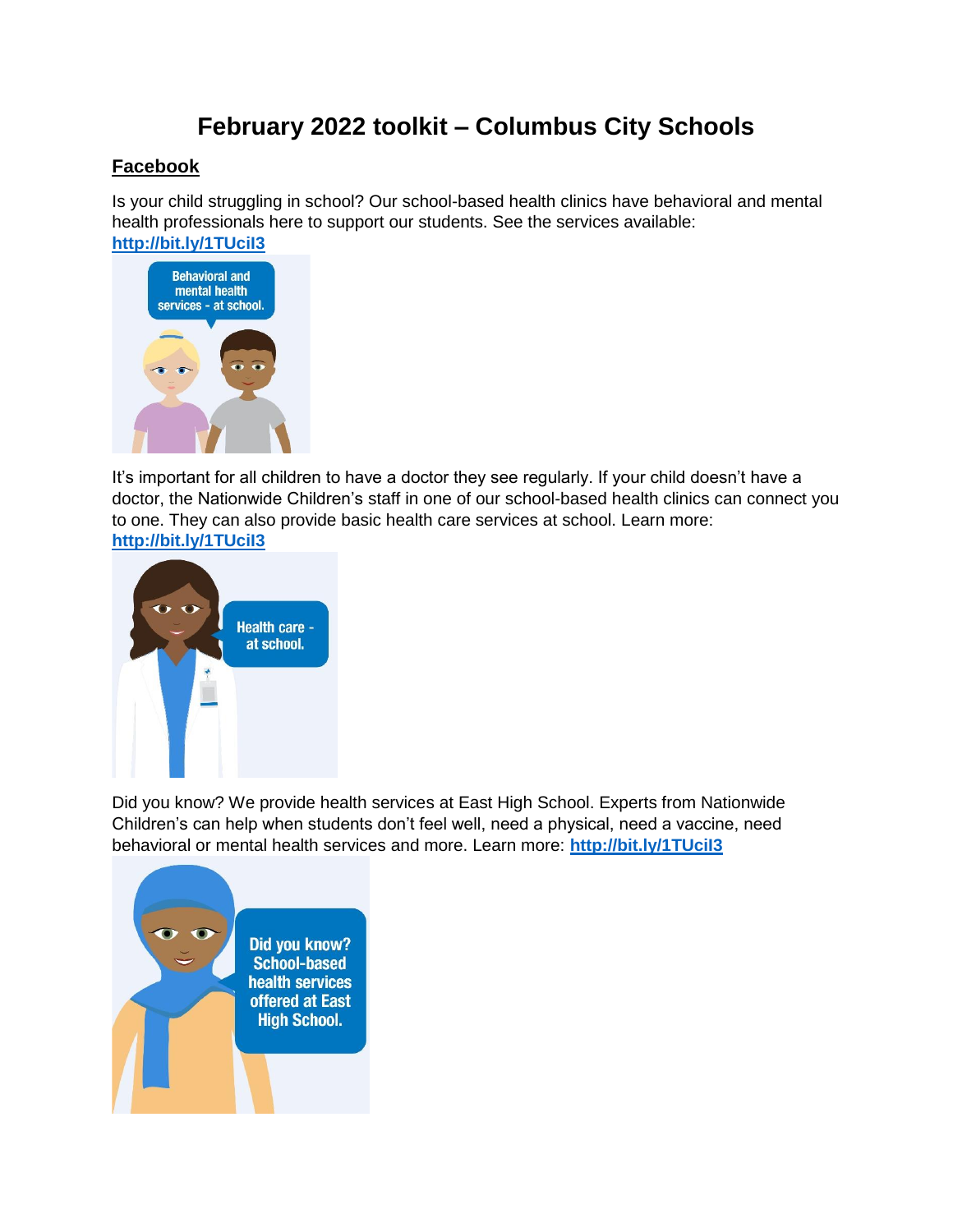Does your child need to get the COVID-19 vaccine? The COVID-19 booster? A different vaccine? Nationwide Children's Hospital offers vaccines at our school-based health clinics. Learn more: **<http://bit.ly/1TUciI3>**



Did you know? We provide health services at Ohio Avenue Elementary School. Experts from Nationwide Children's can help when students don't feel well, need a physical, need a vaccine, need behavioral or mental health services and more. Learn more: **<http://bit.ly/1TUciI3>**

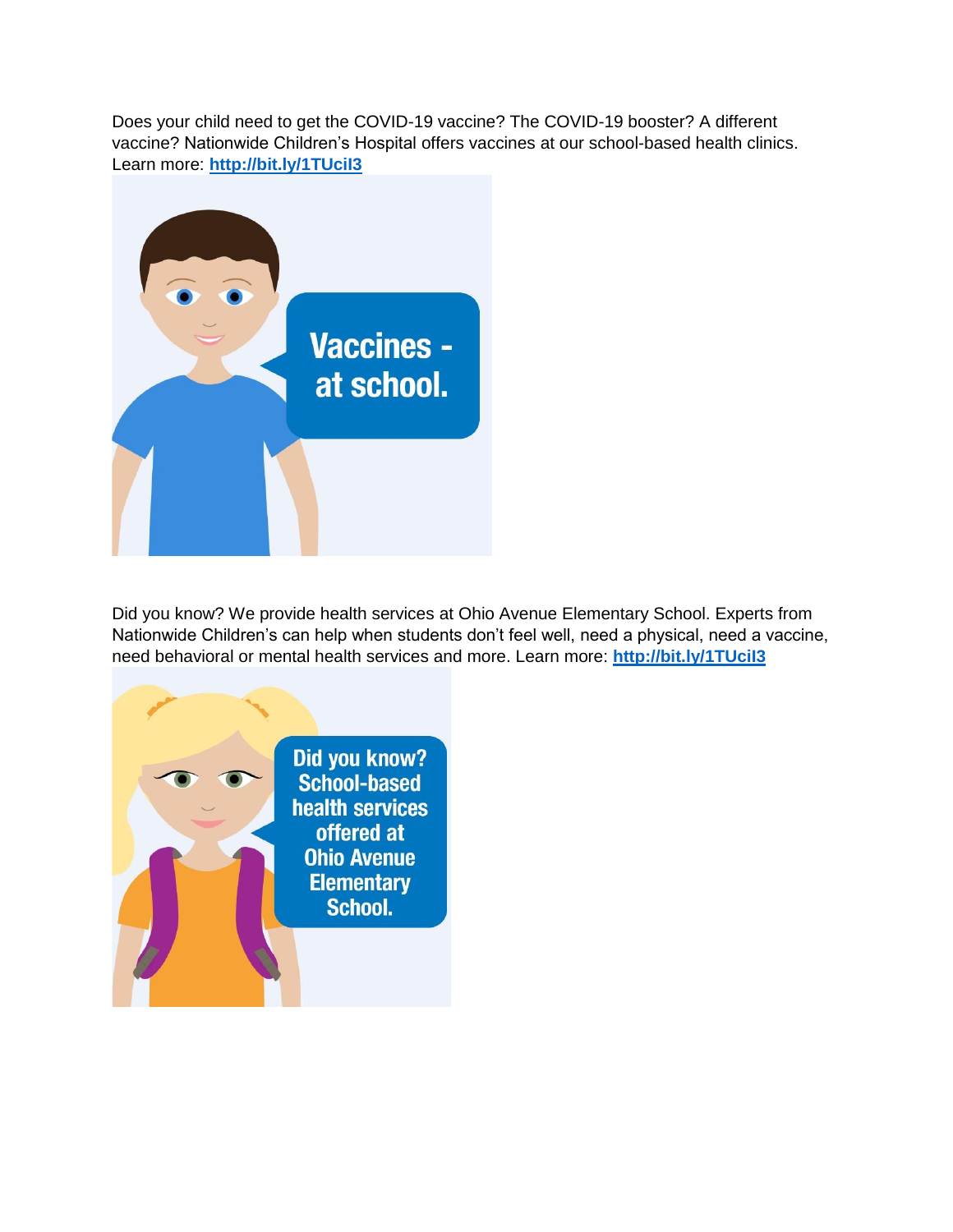### **Twitter**

Does your child need the COVID-19 vaccine? A different vaccine? Nationwide Children's Hospital offers vaccines at several of our schools. Learn more: **<http://bit.ly/1TUciI3>**



Did you know? Health services are provided at East High School. See the services available **<http://bit.ly/1TUciI3>**



Has your child had their yearly well check? They can get it at school through one of our schoolbased health clinics. Learn more **<http://bit.ly/1TUciI3>**

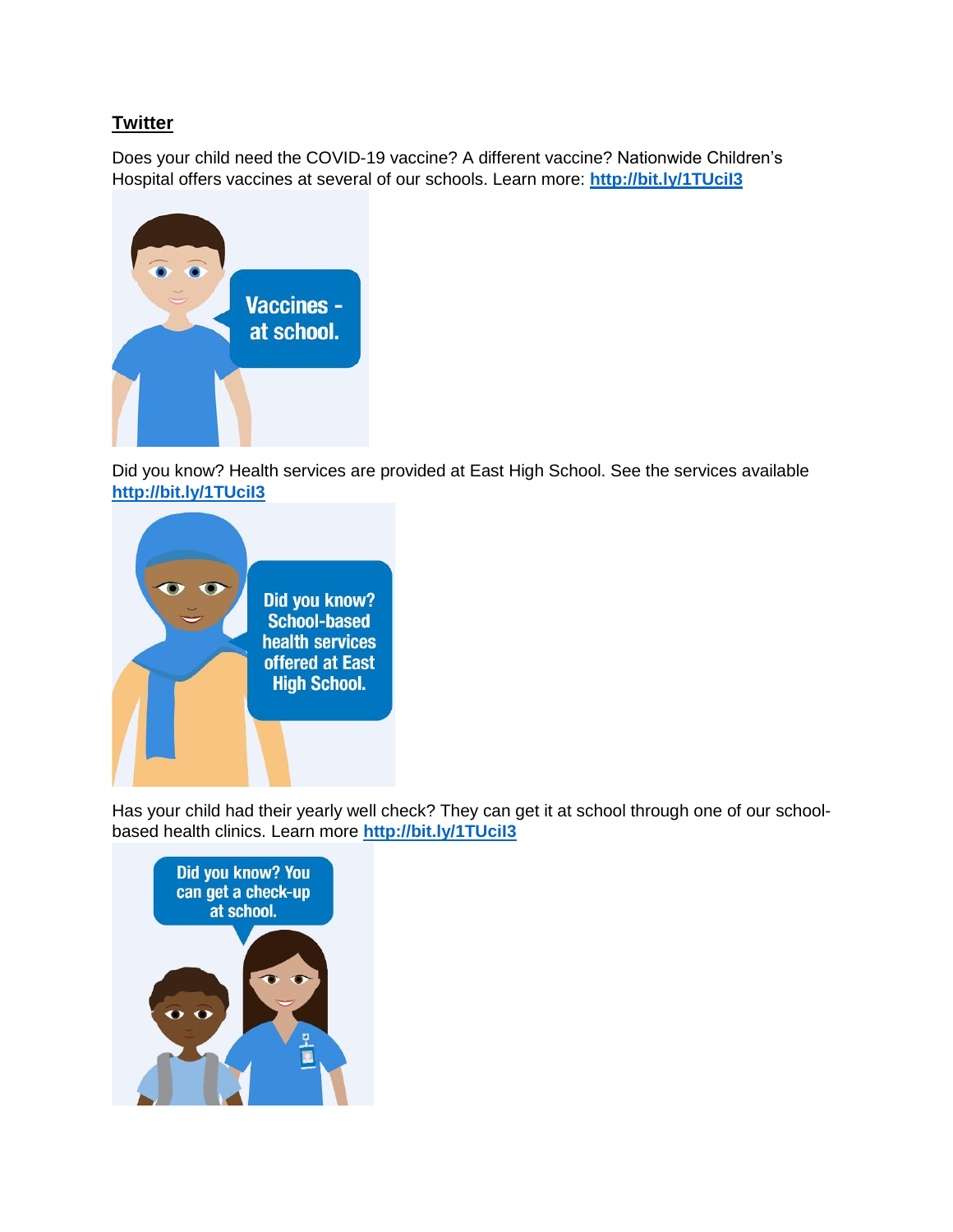Worried your child is struggling? Behavioral health services are available in several schools. See the services offered: **<http://bit.ly/1TUciI3>**



Did you know? Health services are provided at Ohio Avenue Elementary. See the services available: **<http://bit.ly/1TUciI3>**



### **Blog/School Newsletter**

## COVID-19 Vaccine for Children: How to Prepare Your Kids

Parents often have conversation with their kids about getting "shots." You let them know it might hurt a little, or that it will help protect them from getting sick.

But because of all the news and conversations about the COVID-19 vaccine, young children may have extra questions or worries.